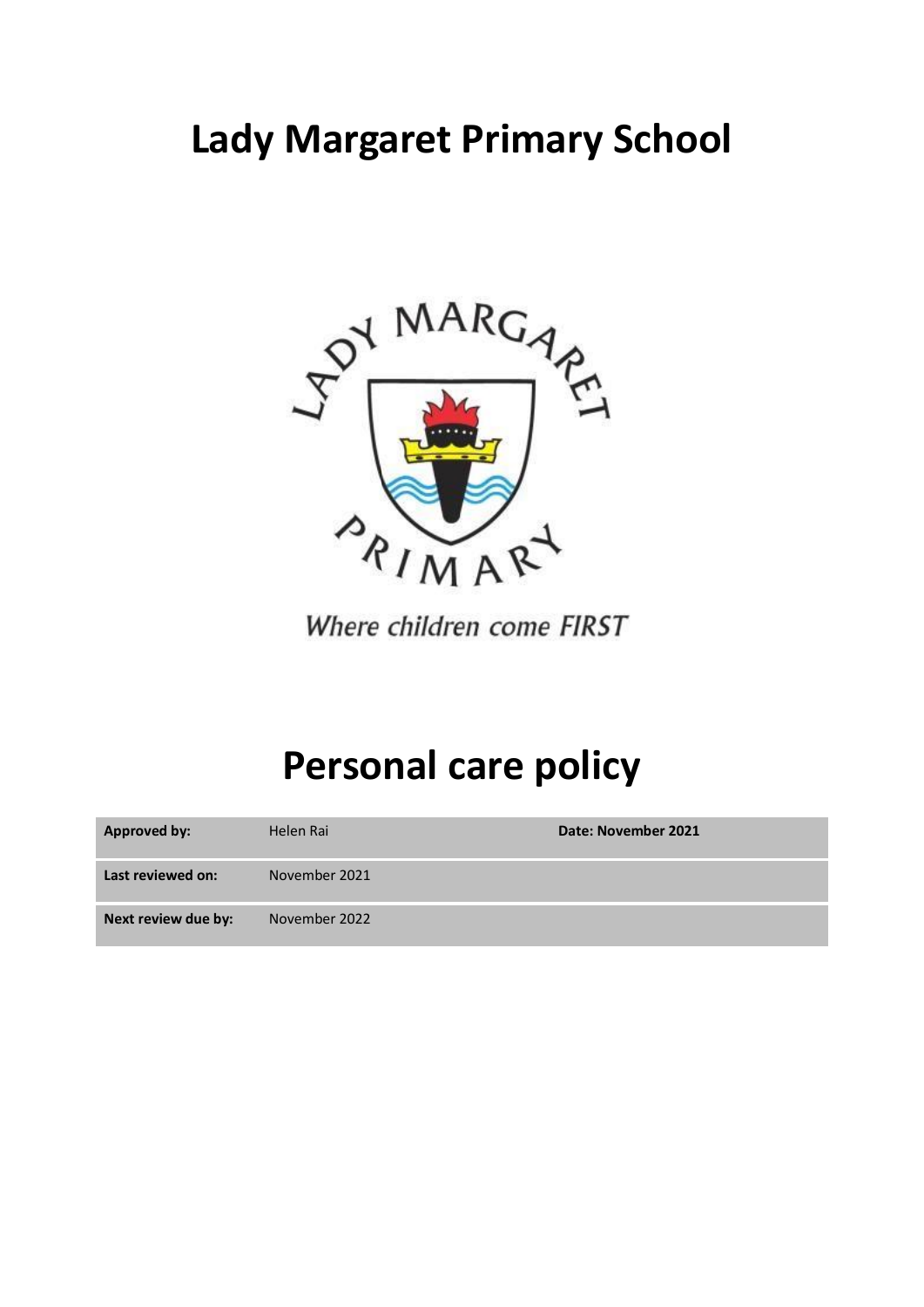This policy supports the **Rights Respecting principles** adopted by Lady Margaret Primary School and is particular relevant to the following articles:

| UNICEF – Convention on the Rights of the Child (CRC)                                                 |  |  |  |  |
|------------------------------------------------------------------------------------------------------|--|--|--|--|
| <b>Article 3:</b>                                                                                    |  |  |  |  |
| The best interests of the child must be a top priority in all things that affect children.           |  |  |  |  |
| Article 19:                                                                                          |  |  |  |  |
| Governments must do all they can to ensure that children are protected from all forms of violence,   |  |  |  |  |
| abuse, neglect and bad treatment by their parents or anyone else who looks after them.               |  |  |  |  |
| <b>Article 23:</b>                                                                                   |  |  |  |  |
| Children who are disabled, either mentally or physically, have a right to special care and education |  |  |  |  |
| so they can lead full and independent lives.                                                         |  |  |  |  |
| <b>Article 34:</b>                                                                                   |  |  |  |  |
| Nobody can do anything to your body that you do not want them to do, and grown-ups should            |  |  |  |  |
| protect you.                                                                                         |  |  |  |  |
| <b>Article 37:</b>                                                                                   |  |  |  |  |
| No child should be punished in a way that humiliates or hurts them.                                  |  |  |  |  |
|                                                                                                      |  |  |  |  |

Written October 2016

Reviewed September 2017

Author: E Hodgkinson **(Reviewed 2021 by A Towers)**

## **1. Aims of the Personal Care Policy**

This policy is part of the safeguarding practice and equality practice. This policy provides guidance for staff regarding the personal care of pupils and it informs parents of what practices are in place to ensure their children's safety, care and dignity.

All school staff are required to follow this policy and to support colleagues in following this policy.

#### **2. Principles**

Lady Margaret Primary School is committed to:

- safeguarding all pupils
- maintaining the dignity of all pupils
- respecting the views and wishes of all pupils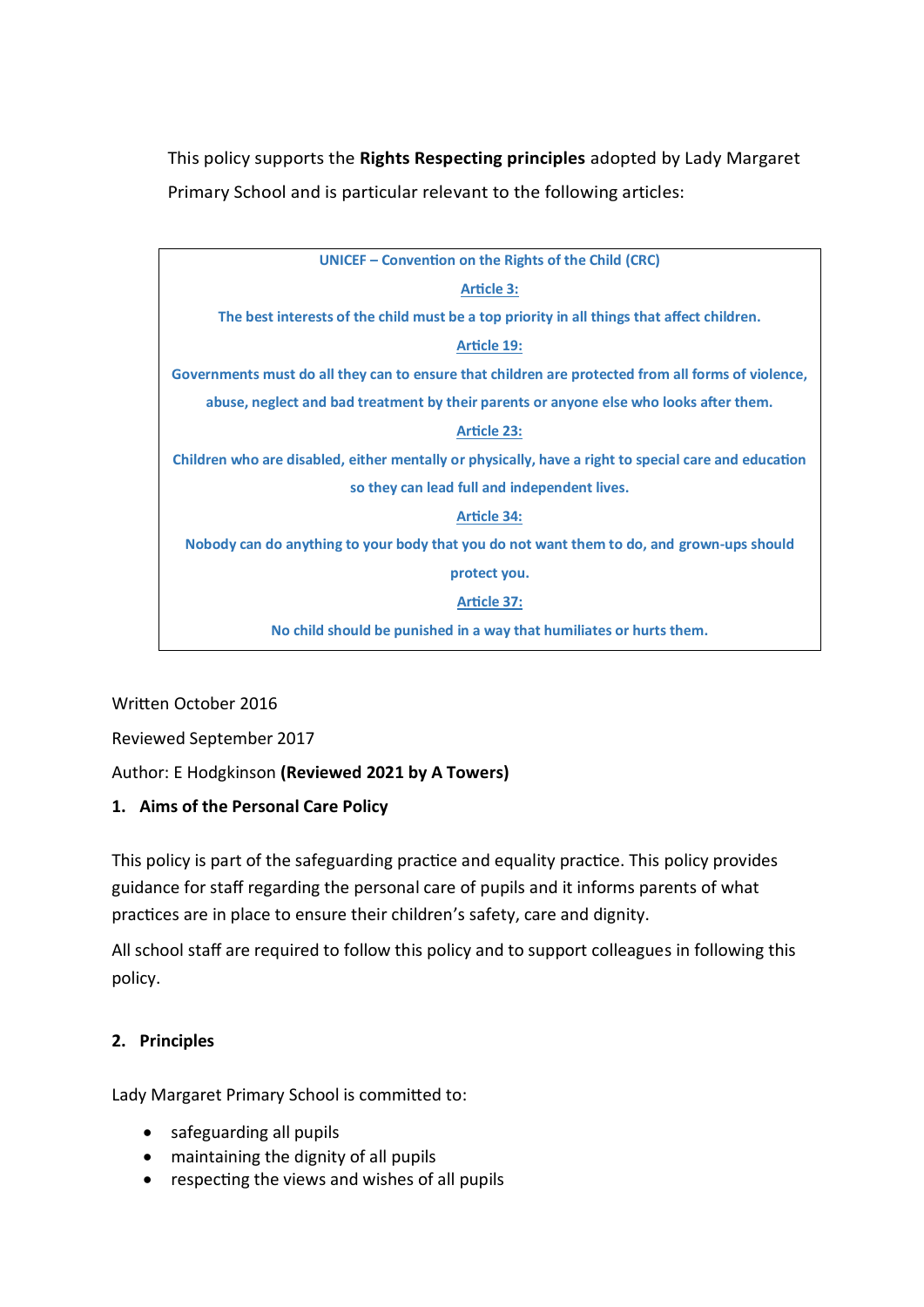- treating all pupils and staff with respect
- ensuring equality practices with regards to gender, sexuality and disability
- its duty of care to all staff and to protecting staff from false allegations of abuse

#### **3. Links**

This policy is written with reference to the following documents:

#### Keeping Children Safe in Education

[https://www.gov.uk/government/uploads/system/uploads/attachment\\_data/file/550511/K](https://www.gov.uk/government/uploads/system/uploads/attachment_data/file/550511/Keeping_children_safe_in_education.pdf) eeping children safe in education.pdf

SEN/D Code of Practise 2015 Equality Act 2010

This policy has links to/ related content to the following school policies:

SEN/D policy EYFS policy Safeguarding

#### **4. Practice**

School complies with the safeguarding regulations with regards to recruitment of staff and the use of agency staff.

It is expected that in line with developmental norms, most children will be toilet trained before starting in nursery/ reception however in line with the Equality Act 2010 our schools does not discriminate against or disadvantage disabled children or those with special educational needs.

If children are not toilet trained, then they may attend nursery in pull ups but staff will, together with parents, begin the process of toilet training. Children will have a personal care plan written, in collaboration with parents, to set out how the intimate care will be supported following advice from the OT and Early Start services. The school suggests sending plenty of changes of clothes during this period.

All adults who work with children are DBS checked and all staff who support a child with intimate care will inform another adult. There is no legal requirement for 2 adults to be present, see 'Guidance for safer working practice for those working with children and young people in education settings', p14 2015. If a child soils themselves the member of staff will support the child to change and clean themselves to a hygienic level. Parents may be called if the child becomes particularly distressed, however this will be discussed as part of the care paln. If there is any evidence of illness, then parents will be called. Where a child or young person's care plan does not include 'intimate care', parents/carers will be informed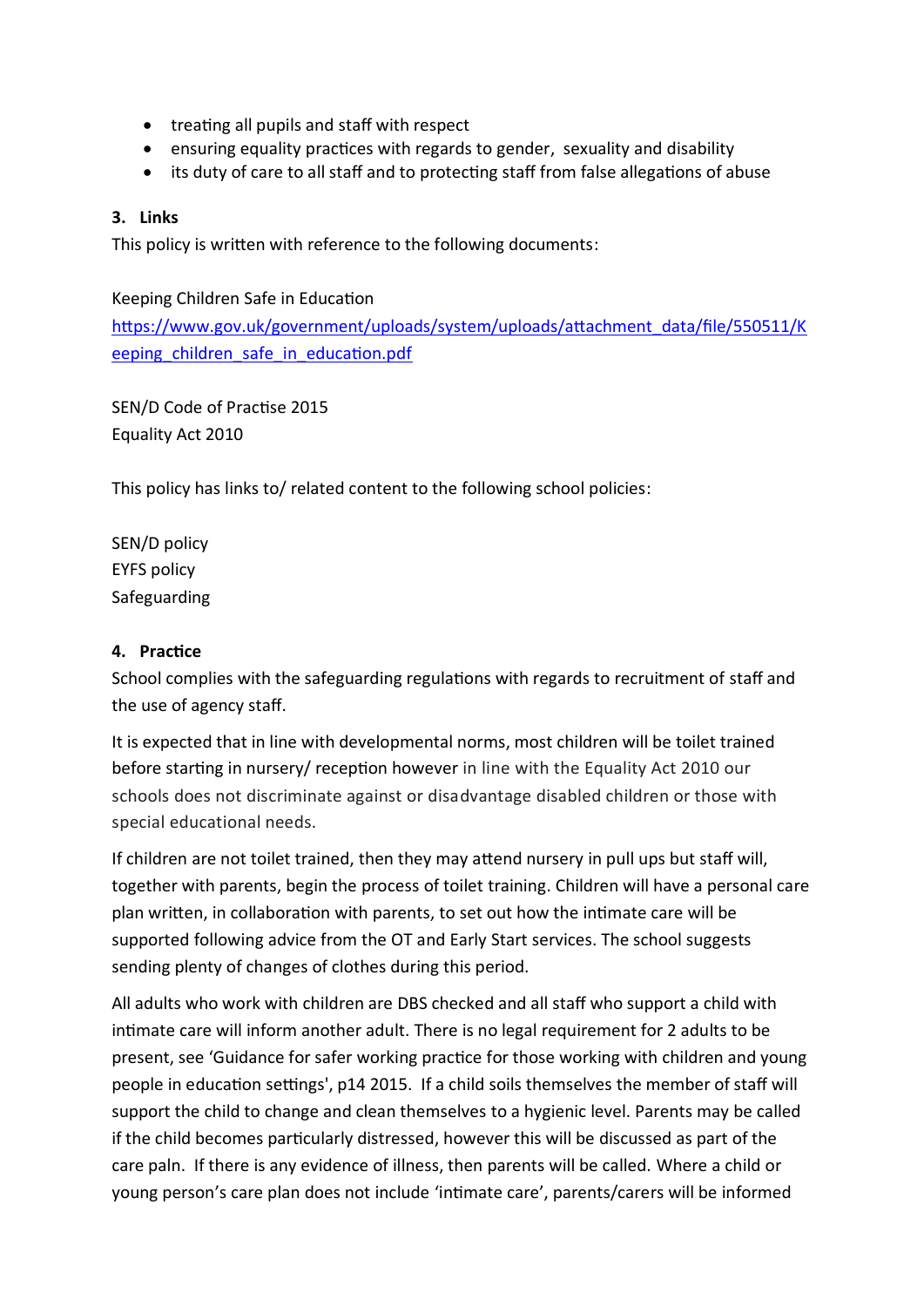the same day if their child has needed help with meeting intimate care needs. (e.g. if soiled or passed urine).

Some pupils who have **additional needs or a disability** may require assistance from staff for their personal care needs for an extended period, or for the duration of their time at the school. This includes personal hygiene, assistance in the toilet, assistance to un/dress and, for some girls', assistance with managing menstruation. **Where possible children are taught and encouraged to become independent in these routines from as early an age as possible.** 

**If an adult does need to assist, then the 'hand over hand' technique should be used.** 

**Where a child requires regular toileting assistance, either for a short time as a result of injury / illness or long term due to their additional needs, then a Personal Care Plan will be completed together with parents and support visuals shared. A record of toilet management will be kept for each child. Parents should supply changes of clothes and pull ups, if required, to the school.** In line with advice from Early Start, pupils working on toilet training can wear pull ups but also pants underneath so they can start to recognise when they need to be changed.

Due regard is given to pupils' age and gender appropriateness, the familiarity of adult/pupil relationship, classroom organisation and delivery of the curriculum. The personal care needs of many pupils can be met with the assistance of one adult. Other pupils have more complex care and/or behaviour needs and two adults may be required to assist. All support will be agreed during the creation of the Personal Care Plan.

# **Staff gender in the context of attending to pupils' personal care**

- Same gender personal care of pupils is provided where staffing arrangements permit, however it is considered appropriate for female staff to attend to the personal care of all pupils.
- Male staff may attend to the personal care of all boys regardless of age, although where there is a high level of personal care required e.g. with the youngest children in the EYFS, other requirements may influence decisions made.
- Male staff do not attend to the personal care of girls when the onset of puberty is evident and will not attend to female pupils with regards to personal care during menstruation.
- All staff should be sensitive to the care requirements of both genders and may need to be flexible to organisational changes made to protect the dignity of the child.

## **Use of agency staff & Volunteers**

 Agency staff are occasionally used to cover teacher and teaching support staff absences. The agencies are required to comply with national safeguarding regulations. The school has structures in place to ensure that all necessary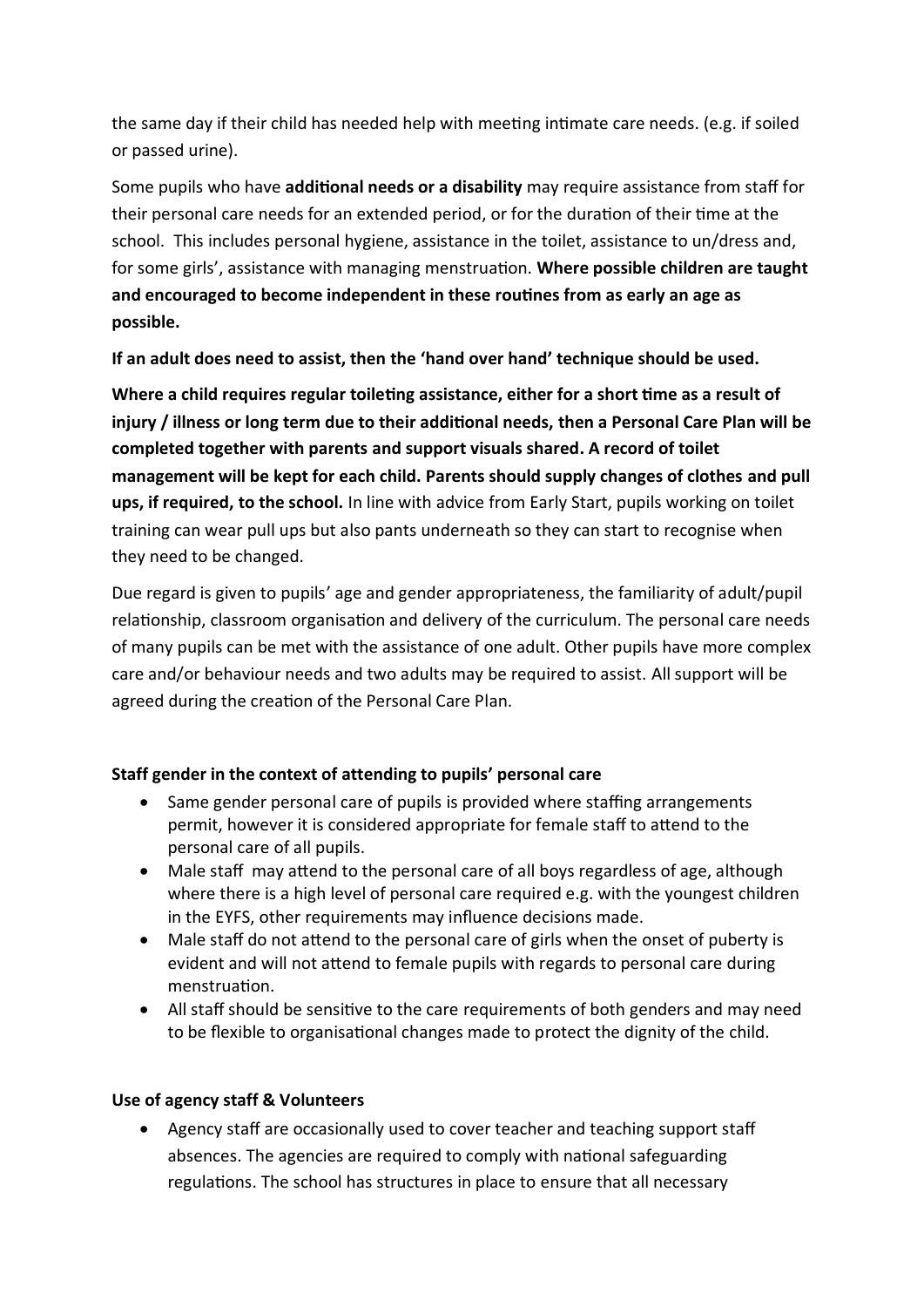safeguarding checks are made. Agency staff are required to have enhanced DBS clearance and are subject to an identity checks upon arrival.

- All students receive a comprehensive induction on starting placements at school which highlights their role in the personal care of pupils if this is appropriate and necessary for their role. eg: a student teacher teaching in a class with a child who has a Personal Care plan would not be expected to carry out the plan, but would be expected to know what the plan contains in order to ensure that it is carried out.
- Volunteers are not permitted to provide personal care. They are permitted to assist with changing for PE whilst under the direct supervision of a member of teaching staff.
- Agency staff are follow direction from the Deputy / Assistant Heads and other class staff.

## **Duty of Care including Allegations of abuse by staff members**

The school has a duty of care to all staff and adults working on site. This includes supporting staff members so that they are not professionally compromised.

Lady Margaret Primary School adheres to the following DfE guidance (see link)

[http://www.education.gov.uk/aboutdfe/statutory/g0076914/dealing-with-allegations-of](http://www.education.gov.uk/aboutdfe/statutory/g0076914/dealing-with-allegations-of-abuse/dealing-with-allegations-of-abuse-against-teachers-and-other-staff)[abuse/dealing-with-allegations-of-abuse-against-teachers-and-other-staff](http://www.education.gov.uk/aboutdfe/statutory/g0076914/dealing-with-allegations-of-abuse/dealing-with-allegations-of-abuse-against-teachers-and-other-staff). This would be followed if an allegation was made.

This policy is shared with parents and all permanent and temporary staff and is reviewed annually by the Governing Body.

## **Personal Care Policy Appendix 1: Guidance for staff re: soiling at school**

The following guidance summarises the key information found in the Personal Care policy

## **Some children may have an accident and soil at school.**

Children are not to be sent home if they have soiled. Parents should not be called unless it has been discussed with one of the DHT/AHT or the Headteacher. The only exception to this is if there is evidence of diarrhoea, but this should be discussed with a member of SLT BEFORE ringing parents as with any illness.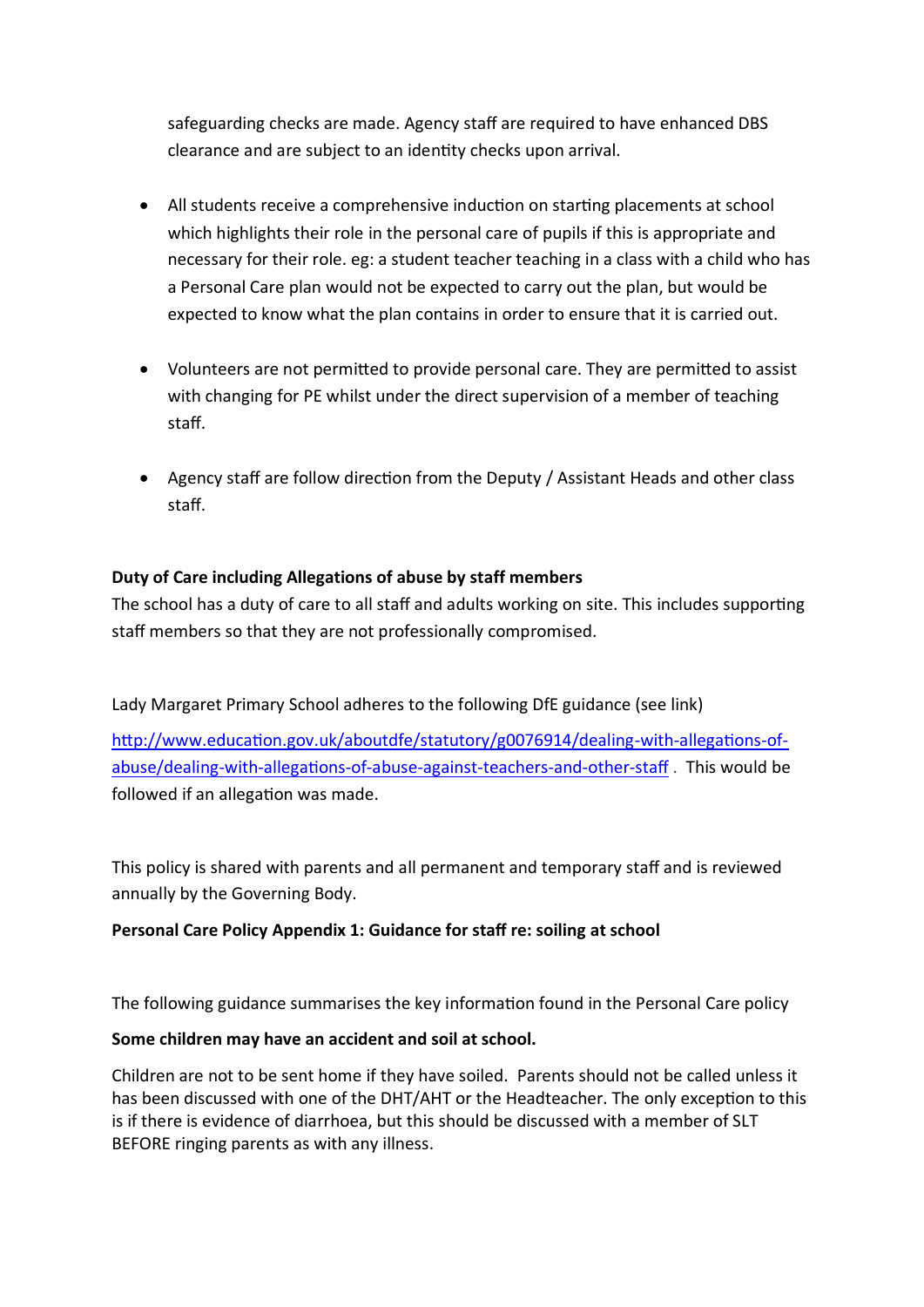If you are not sure what to do, please refer to your year leader in the first instance. If you cannot find your phase leader, please seek the AHT/ DHT responsible for your phase.

Some children with additional needs may have a *Personal Care Plan* to manage their toileting needs – available from Medical tracker or in the class medical bags. If this is the case, then please follow the instructions on the plan. If you are unsure of any points, please refer to class teacher or SENCO.

When children are in N, R and year 1 and there is no evidence of diarrhoea, the child should be encouraged to clean themselves or shown how to do it with hand over hand techniques. Parents should be informed and a decision should be made if a Personal Care Plan is required.

There are a number of spare clothes and pants that can be used and a stock of clean lost property and underwear that will fit children from year r - year 2.

If a child further up the school soils, then we would try to find clothes to fit them. Children with diarrhoea will need to isolate at home for 48 hours in line with guidelines. This is to prevent the spread of infection.

If the child is not toilet trained, and in Reception and above, then they will require a Personal Care Plan, this can be discussed with the medical lead or SENCO and worked out and agreed in a meeting with parents.

If the child is toilet trained, but keeps having accidents, then please alert the SENCO.

Soiling is very distressing for children and therefore, a child who has soiled should not be left in the main office under any circumstances.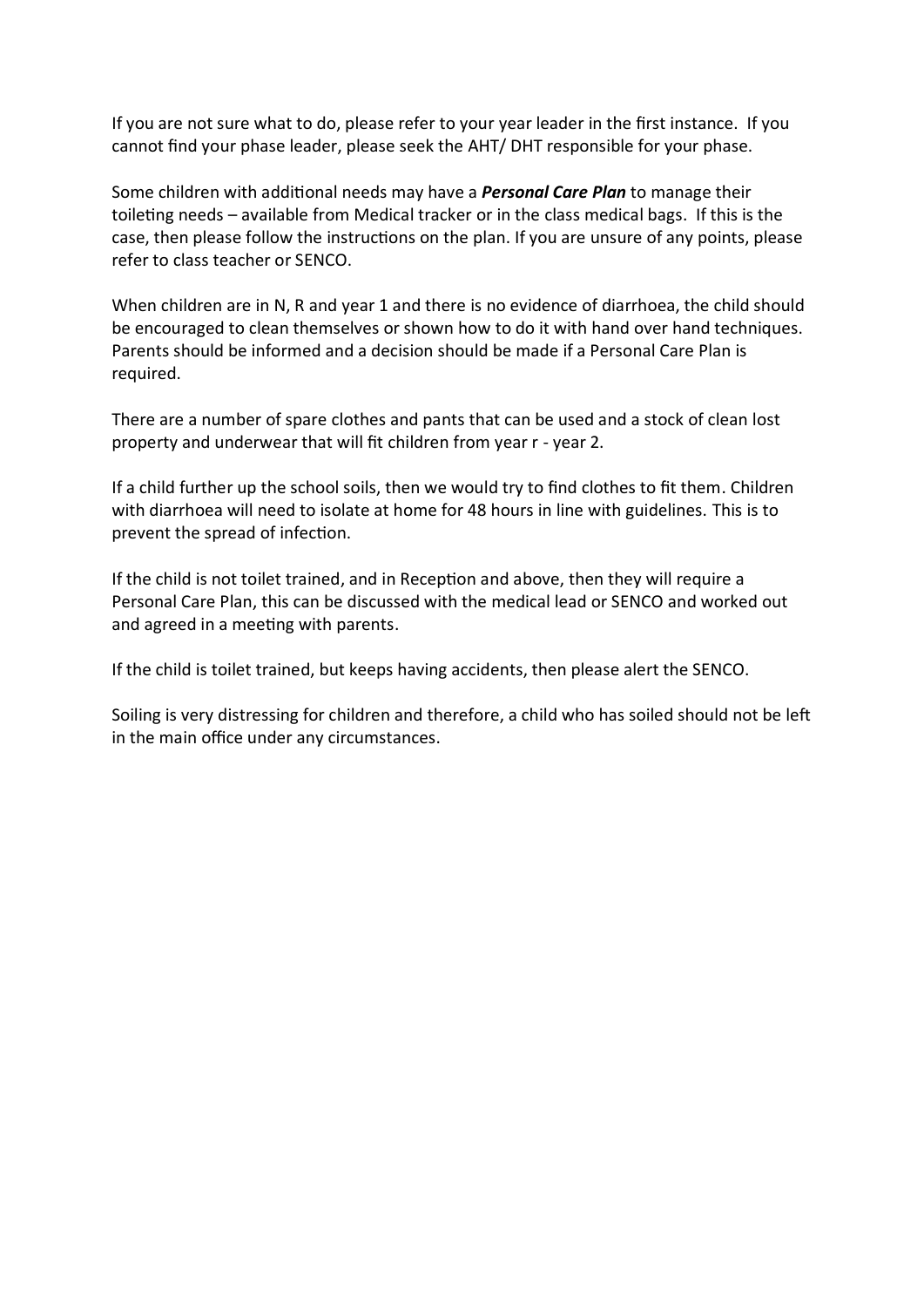#### **Personal Care Policy Appendix 1: Template for Personal Care plan**

#### **Personal Care Plan**

#### For children wearing nappies/pull ups in school

Please refer to

[Early Start Ealing: Guidance on Specialist Toileting Needs in Early Years Provision & Schools](https://www.egfl.org.uk/sites/default/files/Facilities/Health_safety/Early%20Start%20Ealing%20Guidance%20on%20Specialist%20Toileting%20Needs%20in%20Early%20Years%20Provision%20and%20Schools%202018_.pdf) For further advice see [https://www.safeguardingchildren.co.uk/wp](https://www.safeguardingchildren.co.uk/wp-content/uploads/2020/04/Guidance-For-Safer-Working-Practice-COVID-addendum-April-2020.pdf)[content/uploads/2020/04/Guidance-For-Safer-Working-Practice-COVID-addendum-April-](https://www.safeguardingchildren.co.uk/wp-content/uploads/2020/04/Guidance-For-Safer-Working-Practice-COVID-addendum-April-2020.pdf)[2020.pdf](https://www.safeguardingchildren.co.uk/wp-content/uploads/2020/04/Guidance-For-Safer-Working-Practice-COVID-addendum-April-2020.pdf)

| Child's Name:                      | Class          |  |  |
|------------------------------------|----------------|--|--|
| Meeting attendance to discuss plan |                |  |  |
| Attendees                          | Date of plan   |  |  |
|                                    | Date of review |  |  |

| Current toileting at home |  |  |  |  |
|---------------------------|--|--|--|--|
| Has it been started?      |  |  |  |  |
| Started and stopped,      |  |  |  |  |
| ongoing?                  |  |  |  |  |
| Anything that has         |  |  |  |  |
| gone well? Any            |  |  |  |  |
| successful strategies     |  |  |  |  |
| tried?                    |  |  |  |  |
| Any additional            |  |  |  |  |
| resources used e.g.       |  |  |  |  |
| favourite distraction     |  |  |  |  |
| technique/toy, toilet     |  |  |  |  |
| seats, rewards?           |  |  |  |  |
| Have visuals been         |  |  |  |  |
| used?                     |  |  |  |  |
| See Appendix              |  |  |  |  |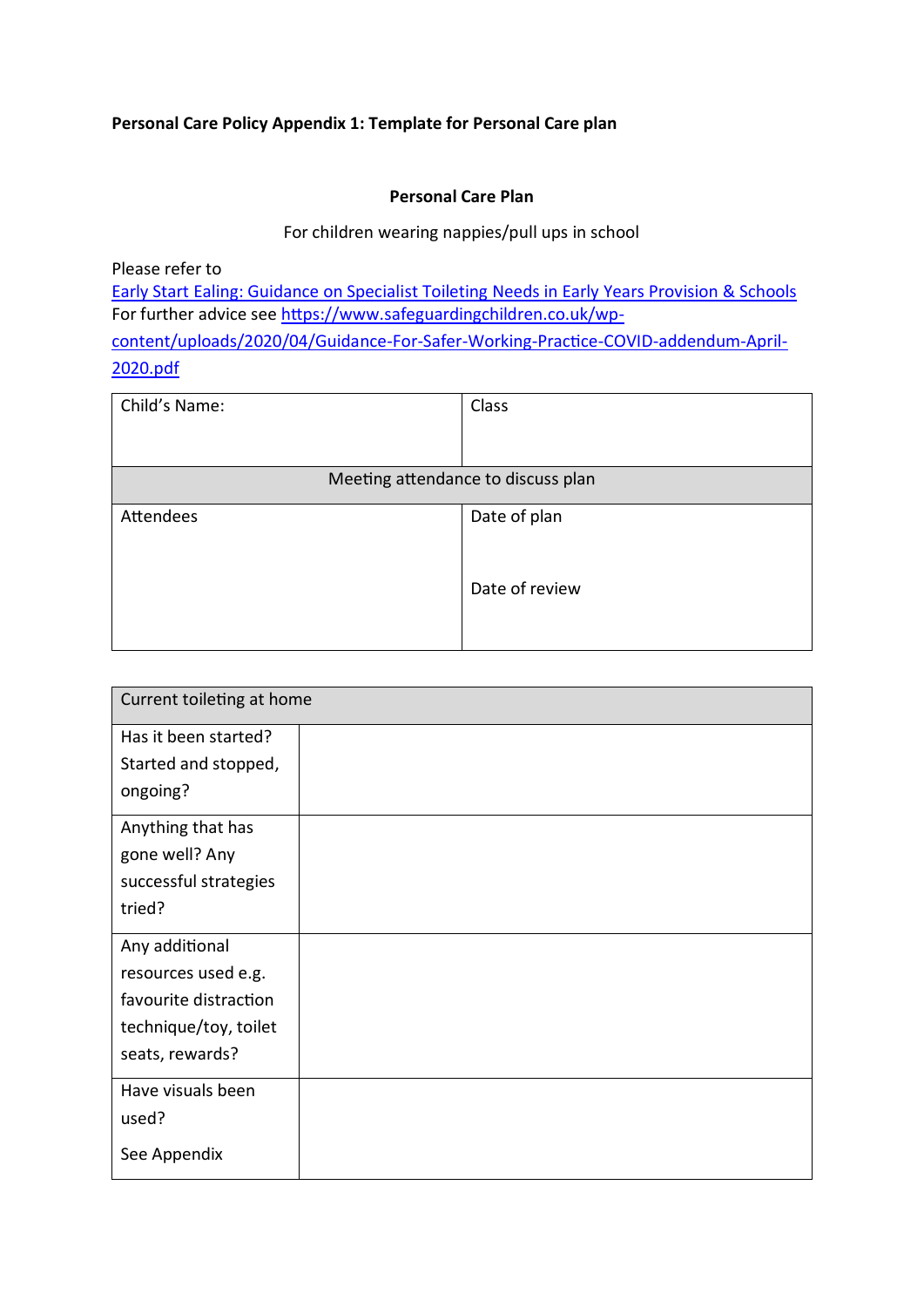| Use of pull up/pants $-$    | Advice from Early Start is to wear pants under pull ups so child |  |
|-----------------------------|------------------------------------------------------------------|--|
| have these been             | can start to recognise related sensations.                       |  |
| introduced?                 |                                                                  |  |
|                             |                                                                  |  |
|                             |                                                                  |  |
| Any advice from             |                                                                  |  |
| parents around when         |                                                                  |  |
| child wets or soils         |                                                                  |  |
| themselves?                 |                                                                  |  |
| Before or after meals       |                                                                  |  |
| etc.                        |                                                                  |  |
|                             |                                                                  |  |
| Are there any trigger       |                                                                  |  |
| points which may            |                                                                  |  |
| cause anxiety, distress     |                                                                  |  |
| or an 'accident'?           |                                                                  |  |
|                             |                                                                  |  |
|                             |                                                                  |  |
| Are there any moving        |                                                                  |  |
| or handling                 |                                                                  |  |
| implications that need      |                                                                  |  |
| to be considered?           |                                                                  |  |
|                             |                                                                  |  |
|                             |                                                                  |  |
|                             |                                                                  |  |
| Toileting routine in school |                                                                  |  |
| Who will/might              |                                                                  |  |
| change the child?           |                                                                  |  |
|                             |                                                                  |  |
| How will the child be       |                                                                  |  |
| changed? E.g.               |                                                                  |  |
| standing up in toilet       |                                                                  |  |
| cubicle, lying down on      |                                                                  |  |
| a mat on the floor.         |                                                                  |  |
| (possibly take parent       |                                                                  |  |
| to toilets to discuss       |                                                                  |  |
| setting)                    |                                                                  |  |
|                             |                                                                  |  |
| Who will provide            |                                                                  |  |
| resources? E.g. wipes,      |                                                                  |  |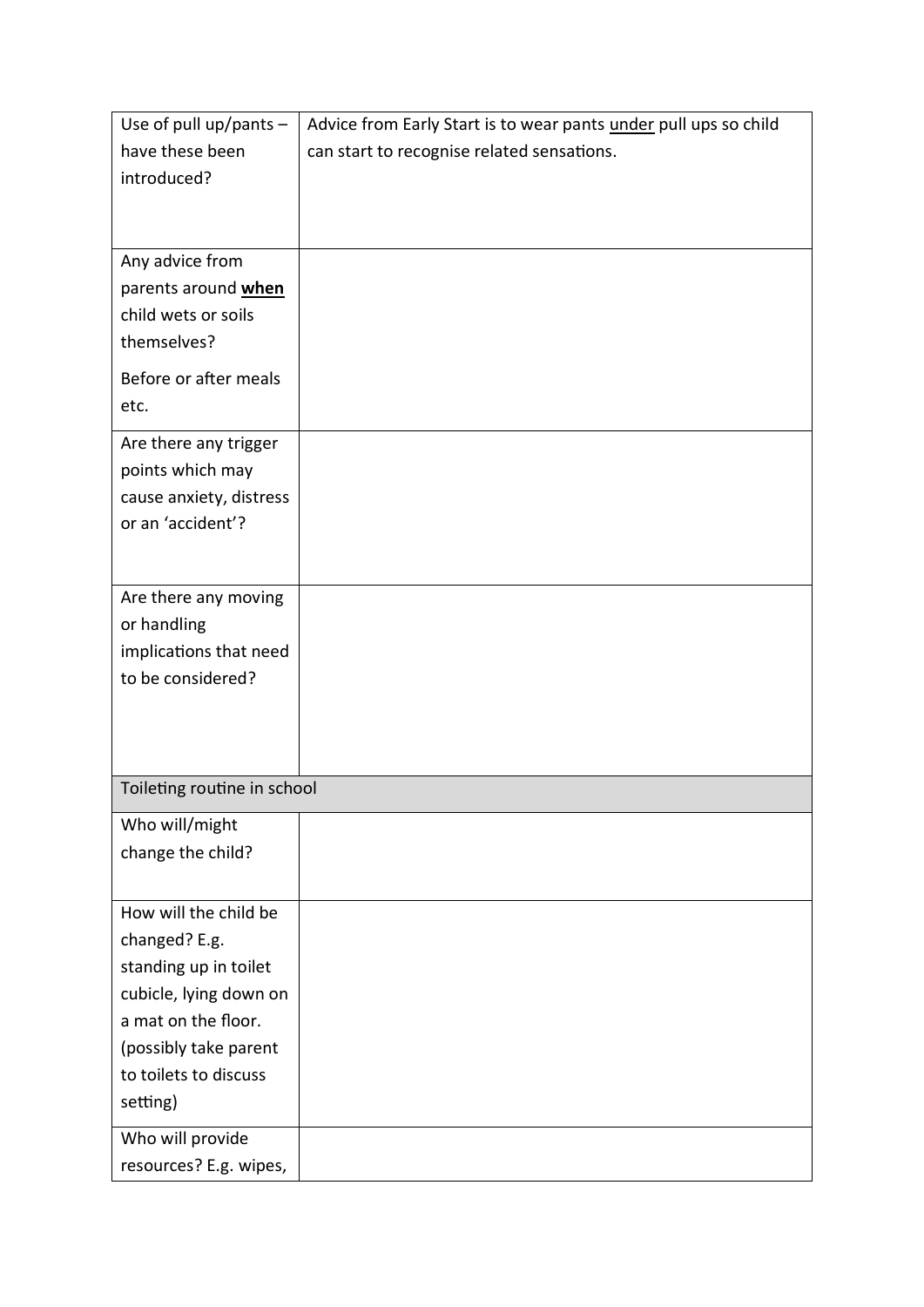| nappies, disposable     |  |
|-------------------------|--|
| gloves                  |  |
| How will changing       |  |
| occasions be recorded   |  |
| and how will this be    |  |
| communicated to         |  |
| parents?                |  |
| How will wet/soiled     |  |
| clothes be dealt with?  |  |
|                         |  |
|                         |  |
|                         |  |
| What will the           |  |
| member of staff do if   |  |
| the child is unduly     |  |
| distressed?             |  |
| NB if marks or injuries |  |
| are noticed school      |  |
| safeguarding            |  |
| procedures will be      |  |
| followed.               |  |
| What broad timings      |  |
| will be followed?       |  |
| Once every 10-15        |  |
| mins, once every 30     |  |
| mins etc                |  |
|                         |  |
|                         |  |
|                         |  |
| Agree a minimum         |  |
| number of changes.      |  |
|                         |  |
|                         |  |
|                         |  |
|                         |  |
| How will the child be   |  |
| encouraged to           |  |
| participate in the      |  |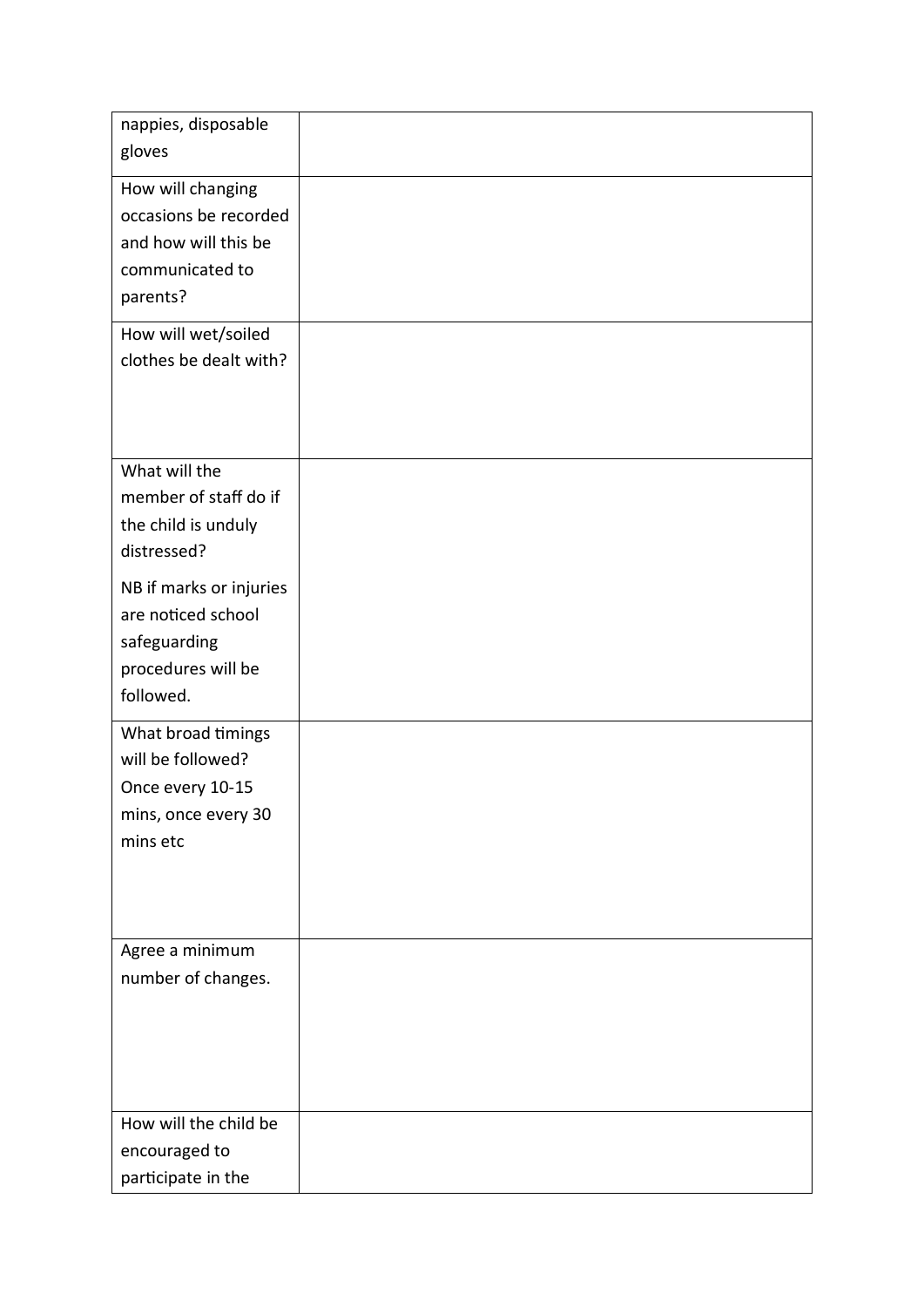| procedure? E.g. use of   |  |
|--------------------------|--|
| visuals, social stories, |  |
| reward activity, hand    |  |
| over hand                |  |
| As child progresses      |  |
| how will they indicate   |  |
| they need to use the     |  |
| toilet?                  |  |
| Any other comments/      |  |
| important                |  |
| information e.g.         |  |
| medical information      |  |
|                          |  |
|                          |  |
|                          |  |
| Date of review to        |  |
| discuss progress         |  |
|                          |  |
|                          |  |

This plan has been discussed with me and I agree to change my child at the last moment before he/she comes to school, provide the resources indicated above and follow similar procedures at home as appropriate and where possible.

I give permission for the school to provide appropriate intimate care in line with this plan. I will advise the school of any medical complaint my child may have which affect issues of intimate care.

| Signed: |  |  |  |
|---------|--|--|--|
| Date:   |  |  |  |

\_\_\_\_\_\_\_\_\_\_\_\_\_\_\_\_\_\_\_

| Name (print) |  | Relationship: |
|--------------|--|---------------|
|--------------|--|---------------|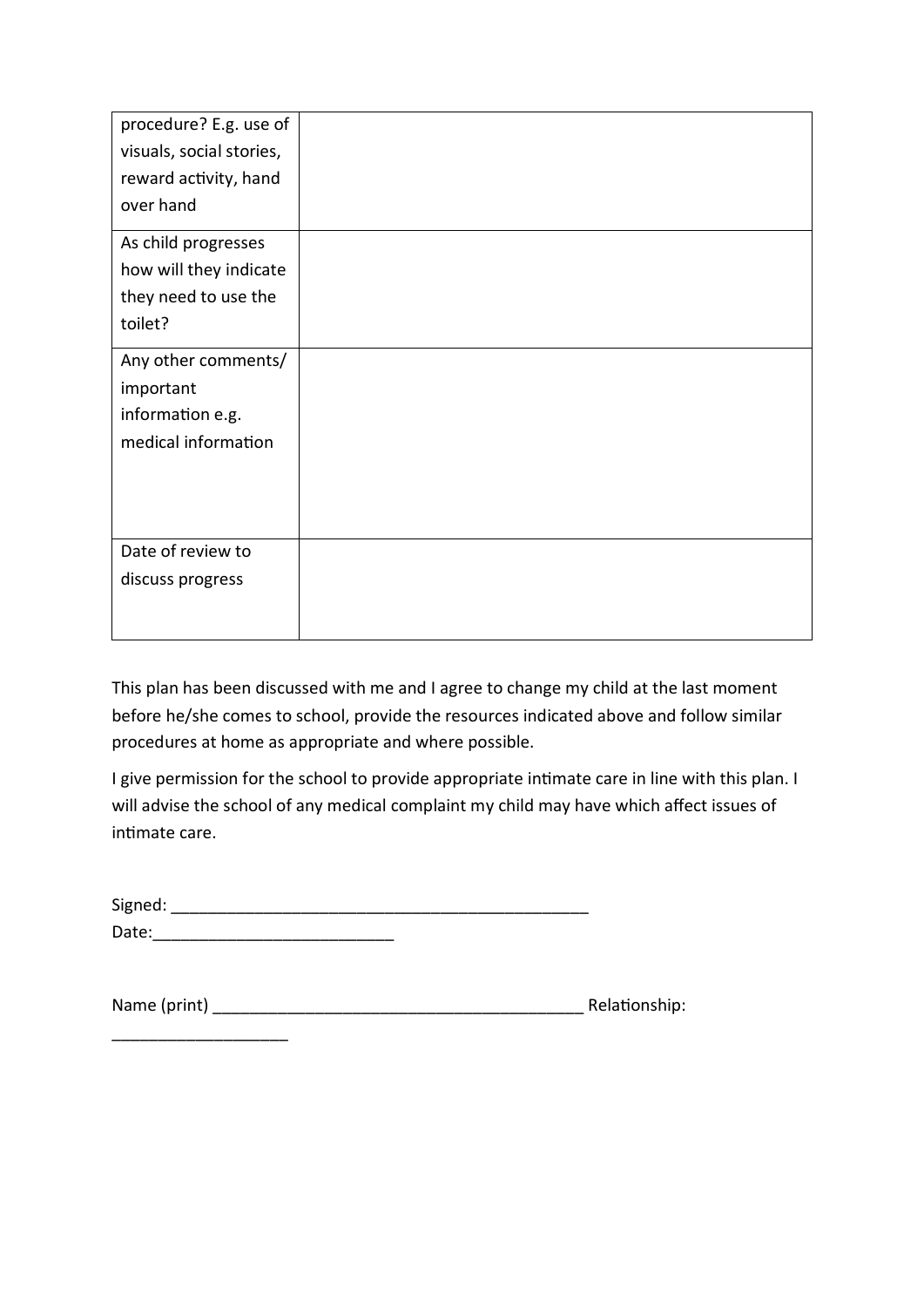# **Frequently Asked Questions**

# **Do two members of staff need to be present to change a child?**

There is no legal requirement for two members of staff to be present, so settings and schools should not refuse to clean a child if only one member of staff is available to leave the room.

For safeguarding reasons, staff who help with intimate care should make sure another member of staff is aware they are going to change a child and is in the vicinity and visible or audible ( 'Guidance for safer working practice for those working with children and young people in education settings', p14 2015)

#### **How do we dispose of waste?**

Whenever possible use the usual toilet facilities to flush contents of nappies and waste water.

Please note the usual health and safety regulations which apply to disposable nappies. It is not necessary for nappy waste to be regarded as clinical waste; it is not, therefore, necessary to use the yellow waste sacks or to arrange specialist waste disposal. Double wrapping the waste should be sufficient.

Dirty clothes should be placed in a plastic bag for parents to collect at home time. These soiled clothes must be stored in a designated place other than the usual coat area.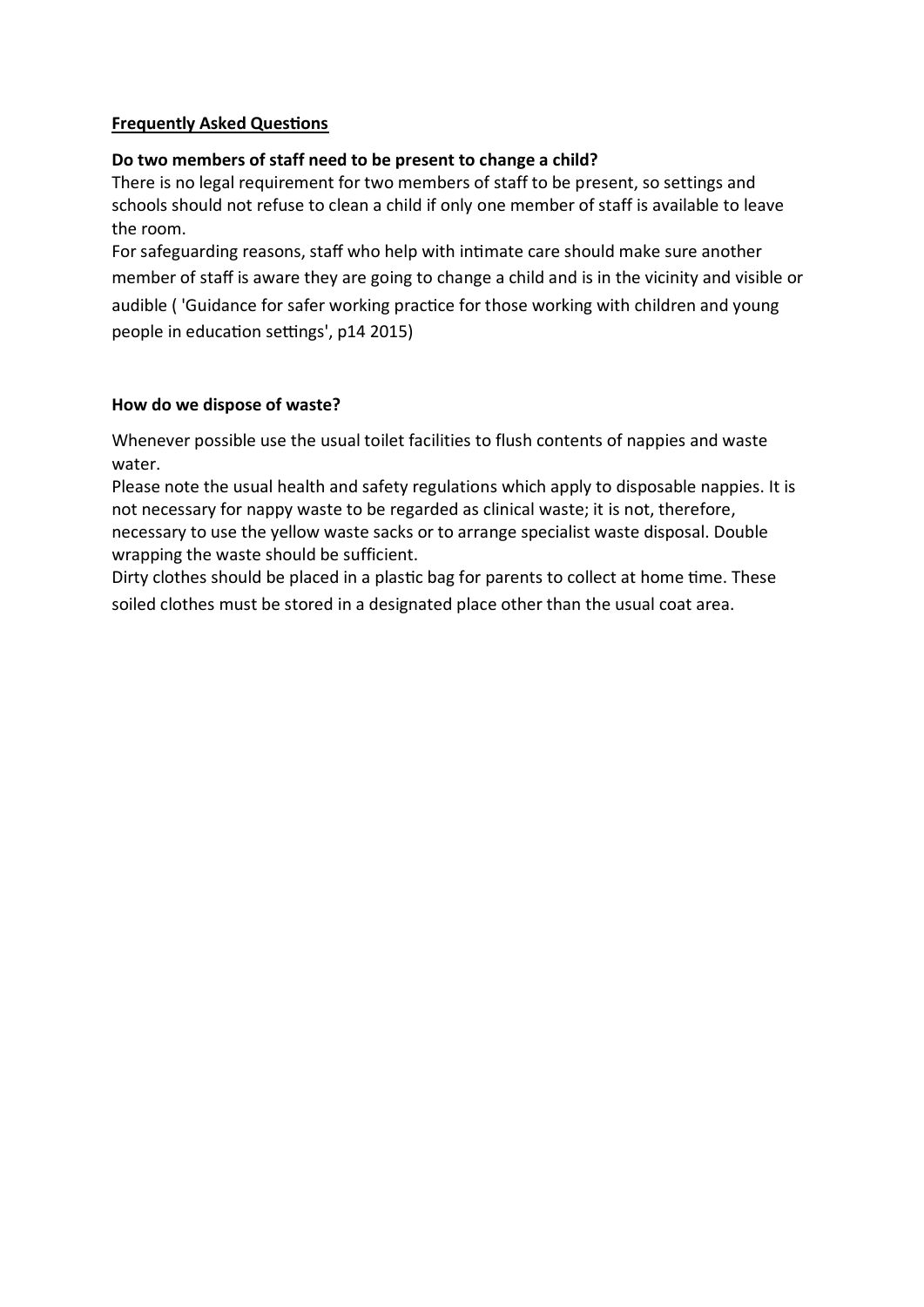



# **Toileting Plan**



- In between toilet times, if your child does a wee or poo, simply say, **"you're wet"- "change clothes"** or **"poo in nappy", "change clothes"-** keep voice low and same tone- **show no emotion-** let  $\mathbf{L}$ them feel that they are wet and feel when they are dry.
- If your child is **dry** in between toilet visits, **praise,** use happy expression- e.g. "**nappy dry- high five",** then continue with using visuals.
- Treat child with respect and dignity at all times talking through what is happening/ will happen next to them using visuals as required
- Tackle toileting at home first and slowly start to introduce sequence of events in other familiar places, Nan and grandads, friend's house etc.